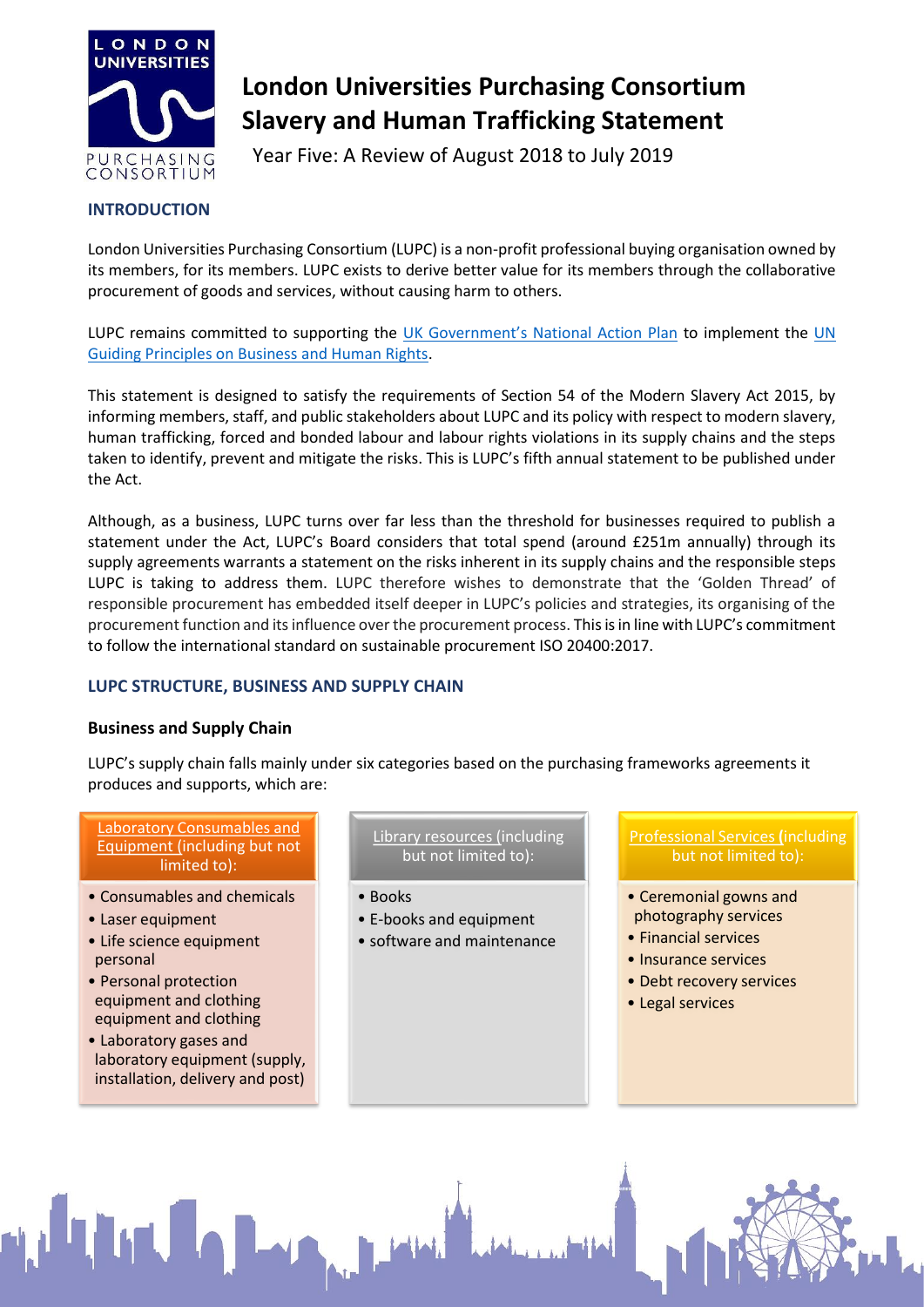

**88** full members, an additional 34 from further education institutions and 74 associate members use LUPC frameworks to purchase goods and services under these categories.

LUPC members also use the frameworks of other purchasing consortia and higher education institutions from the UK, for example the Crown Commercial Service and the Southern Universities Purchasing Consortium. LUPC have direct contact with **210** suppliers on its own frameworks and **775** suppliers on all the frameworks combined.

## **LUPC Modern Slavery Governance Structure**

LUPC's Board of Directors is the ultimate decision-making authority on preventing and addressing modern slavery. Its decisions are acted out and fed into by the Executive Committee, Responsible Procurement Advisory Group, staff, suppliers, members and partners, who include:

- [The Business, Human Rights and Environment Research Group \(BHRE\),](http://www.bhre.org/) University of Greenwich;
- [Electronics Watch;](http://www.electronicswatch.org/)
- [International Learning Lab on Public Procurement and Human Rights;](http://www.hrprocurement.org/)
- [Higher Education Procurement Association;](https://hepa.ac.uk/)
- [Advanced Procurement for Universities and Colleges](http://www.apuc-scot.ac.uk/) (APUC).



#### **GOVERNANCE AND POLICIES**

#### **LUPC Policies**

Th[e Strategy 2018-2021](https://www.lupc.ac.uk/sites/default/files/LUPC%20Strategy%202018-2021.pdf) 'Adding value through responsible procurement' details how LUPC will continue the evolution from a collaborative, professional buying organisation into an engine for generating value for its members. The strategy stated its commitment with members to support them in their efforts for supply chain transparency and its work with suppliers to ensure they understand the benefits of responsible procurement.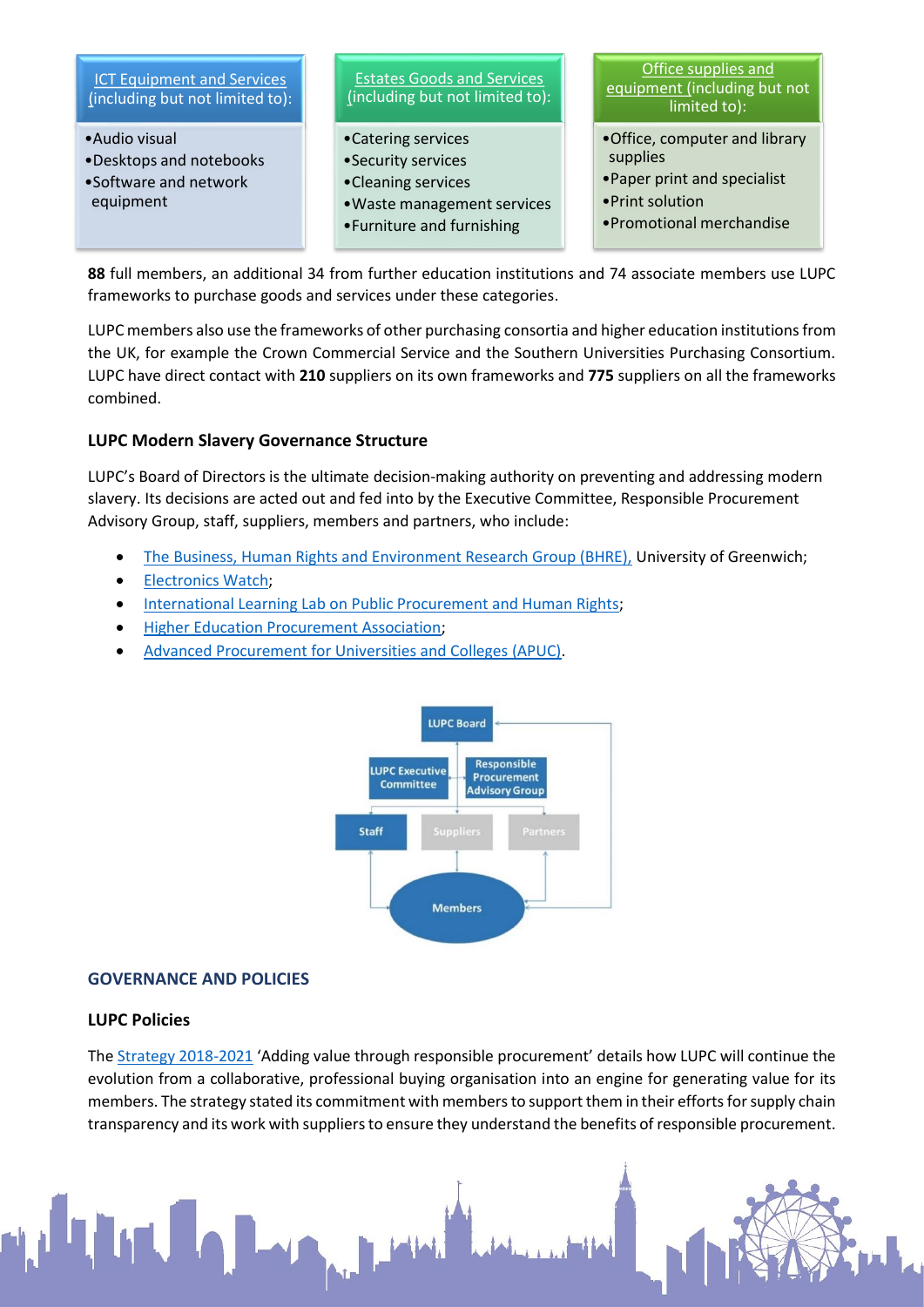The [Responsible Procurement Policy and Strategy](https://www.lupc.ac.uk/sites/default/files/lupc-responsible-procurement-policy-and-strategy-v10.pdf) was incorporated in 2017. This policy continues to be at the forefront of LUPC business operations and implemented with every supplier. It was developed by its Responsible Procurement Advisory Group, guaranteeing a diversity of views, experiences and inputs. Responsible procurement includes identifying, preventing and mitigating the risks of human rights abuses in the supply chain, including forced labour, child labour and human trafficking.

The Responsible Procurement Strategy sets out how LUPC will implement the Responsible Procurement Policy, including special projects related to human rights due diligence and awareness and prevention of modern slavery.

LUPC's [Whistleblowing Policy and Procedure](https://www.lupc.ac.uk/sites/default/files/lupc-whistleblowing-policy-and-procedure-11---230117_0.pdf) allows and encourages staff to use internal mechanisms for reporting any malpractice or illegal act or omission including abuses of human rights, including modern slavery and human trafficking.

The [Sustain Supply Chain Code of Conduct](https://www.lupc.ac.uk/sites/default/files/Sustain%20Supply%20Chain%20Code%20of%20Conduct.pdf) shows LUPC's commitment to carry out procurement activities in an environmentally, socially, ethically and economically responsible manner. The Code of Conduct is mandatory for all its bidders to agree.

## **RISK ASSESSMENT**

## **Assessing the Risks Associated with Categories**

The principal categories which LUPC deems as carrying significant material risks are laboratory consumables (including laboratory gloves), ICT equipment, some estates services, such as cleaning security and catering services, furniture and graduation gowns. LUPC has arrived at this conclusion through assessing the risks associated with the production countries, its own research on products and production methods, including working conditions and supply chain structures, and its continuing engagement with partners and suppliers, as part of its due diligence process.

| <b>Category</b>              | <b>Country</b>                                                               |  |
|------------------------------|------------------------------------------------------------------------------|--|
| Laboratory consumables,      | Malaysia, Indonesia, India, Pakistan                                         |  |
| including gloves             |                                                                              |  |
|                              | China, India, Mexico, Taiwan, Brazil, Poland, Czech Republic, Malaysia, USA, |  |
| <b>ICT</b> equipment         | Ireland, Philippines, Japan, Vietnam, Thailand, South Korea*                 |  |
| <b>Cleaning services</b>     | $UK**$                                                                       |  |
| <b>Security Services</b>     | UK <sup>**</sup>                                                             |  |
| <b>Catering Services</b>     | <b>UK **</b>                                                                 |  |
| <b>Graduation gowns</b>      | UK, China                                                                    |  |
| <b>Furniture</b>             | UK, Poland, Republic of Ireland                                              |  |
| Office, computer and library | Austria, Australia, Belgium, Brazil, Bulgaria, China, Estonia, Denmark,      |  |
| supplies                     | Finland, El Salvador, Czech Republic, France, Germany, Greece, Hong Kong,    |  |
|                              | India, Ireland, Italy, Malaysia, Poland, Portugal, Spain, Netherlands, South |  |
|                              | Korea, Republic of Korea, UK, US, Japan, Serbia, Sweden, Turkey, Norway A    |  |

LUPC deems the corresponding high-risk source countries to be as follows:

*\*Due to the complexity of the ICT equipment supply chain this list of countries is not definitive and there are likely to be other countries where the ICT equipment is manufactured, assembled and where materials are sourced from.*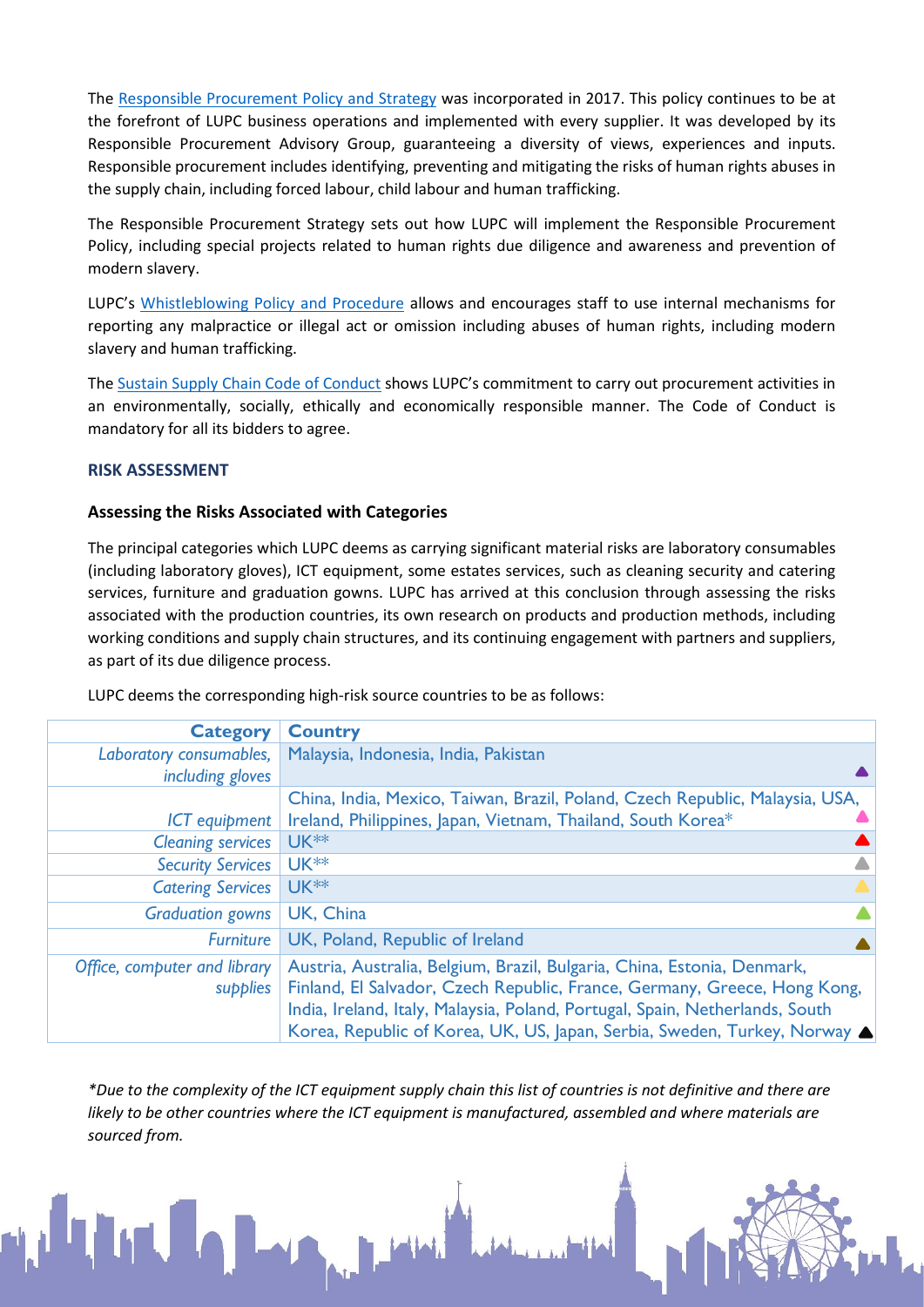

 *LUPC is aware that goods and services produced or delivered within the UK may also put workers at risk of modern slavery and human trafficking. The only services 100% carried out in the UK for its members are cleaning, security and catering.* 

In order to better understand supply chains and identify potential risks, LUPC has begun mapping its supply chain (see below).

## **DUE DILIGENCE**

Since the first reporting year, (2017), LUPC has continued to develop actions to identify, prevent and mitigate the risks of modern slavery and human trafficking in the supply chains of its members. As part of its human rights due diligence, LUPC has taken steps in specific sectors, increased the resources devoted to responsible procurement and developed several tools and collaborations, as described in this section. This year, LUPC continued to work on the projects set out in its Responsible Procurement Policy and Strategy.

#### **REPORTING ON GOALS FOR 2018-2019**

#### **1. Assessing LUPC suppliers**

LUPC mentioned in its last statement the modern slavery risk assessment and supplier engagement tool Equiano and its pilot project. Since the successful pilot of the Equiano, LUPC has decided to take a more collaborative approach and has joined with the [APUC](http://www.apuc-scot.ac.uk/) to further develop a supply chain audit system called Sustain. This tool includes wider aspects such as environment, equality and diversity, working conditions and health and safety, but keeping a specific section to assess risks of modern slavery within the supplier chain.

Sustain will be integrated into the contracts management system, which will allow category managers to assess suppliers when tendering contracts and engage with them through the lifetime of the contract to improve their policies and practices, and report to members on the findings. The tool will be ready to use with suppliers in early 2020. LUPC will report on progress in the next statement.

## **2. Supply Chain Mapping**

LUPC is committed to develop supply chain mapping in order to gain the necessary knowledge and understanding which would allow us to identify, prevent and mitigate risks. LUPC aims to understand the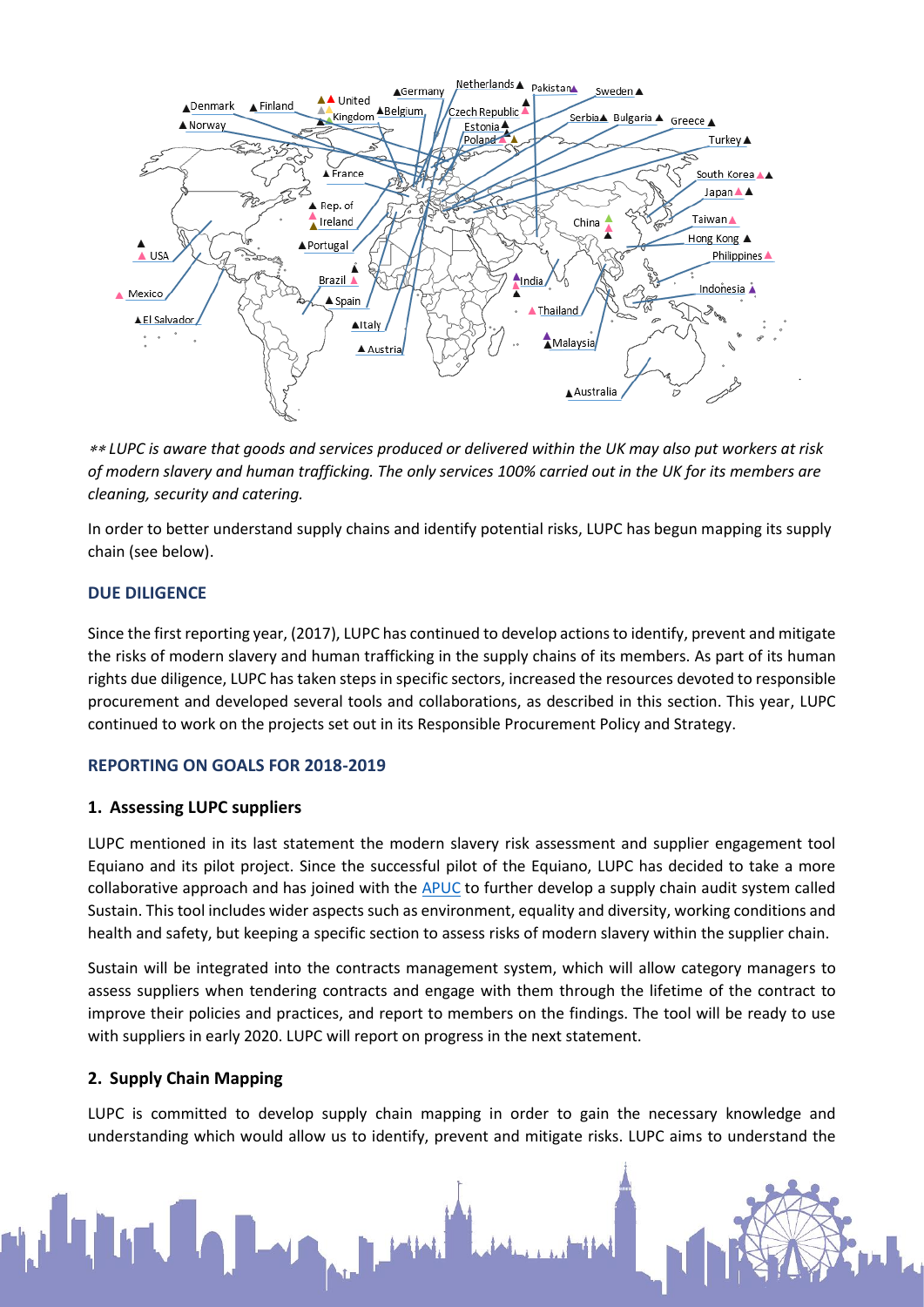origin of the products and services its members benefit from when using the agreements and to use its resources strategically to further map the supply chains, particularly with high risk sector suppliers.

LUPC has worked with NEUPC and its furniture suppliers to obtain information about assembly location from the top four high spending suppliers. The location information can be seen in the risk assessment map of this statement.

LUPC has worked with NWUPC to identify manufacturer locations for the office, computer and library supplies national framework agreement. The location information can be seen in the risk assessment map of this statement.

LUPC has also been working with Electronics Watch to map and understand the ICT supply chain.

LUPC will continue mapping supply chains in other high-risk categories.

| Category                         | <b>Framework Agreement</b><br><b>Name</b>    | <b>Contracted Value</b><br>Identified | <b>Percentage and Country</b>                                                                                                                                                                                                                                                                                   |
|----------------------------------|----------------------------------------------|---------------------------------------|-----------------------------------------------------------------------------------------------------------------------------------------------------------------------------------------------------------------------------------------------------------------------------------------------------------------|
| Professional<br>services         | Ceremonial gowns and<br>photography services | 100%                                  | <b>100% China</b>                                                                                                                                                                                                                                                                                               |
| Office supplies<br>and equipment | Office, computer and<br>library supplies     | 18.72%                                | China 3.95%, Sweden 2.63%, UK<br>2.34%, Germany 2.13%, Austria<br>1.91%, Denmark 1.53%, Poland 0.93%,<br>USA 0.92%, Finland 0.50%, Estonia<br>0.50%, Portugal 0.44%, France 0.39%,<br>Netherlands 0.33%, El Salvador 0.11%,<br>Malaysia 0.07%, Norway 0.02%, Hong<br>Kong 0.02%, Spain 0.02% and Korea<br>0.01% |
| Estates goods<br>and services    | <b>Catering services</b>                     | 100%                                  | 100% UK                                                                                                                                                                                                                                                                                                         |
| Estates goods<br>and services    | <b>Security services</b>                     | 100%                                  | 100% UK                                                                                                                                                                                                                                                                                                         |
| Estates goods<br>and services    | <b>Cleaning services</b>                     | 100%                                  | 100% UK                                                                                                                                                                                                                                                                                                         |
| Estates goods<br>and services    | Waste management                             | 100%                                  | 100% UK                                                                                                                                                                                                                                                                                                         |
| Estates goods<br>and services    | <b>Furniture and furnishing</b>              | 5.03%                                 | 59% UK, 31% Poland and 10% Ireland.                                                                                                                                                                                                                                                                             |

# **3. Percentage of goods procured**

## **4. Cleaning and security suppliers**

LUPC has not been able to carry out social audits of cleaning and security services. However, this is still a main priority. LUPC will start by carrying out a risk assessment plan for staff taking part in its main events, including the annual LUPC and SUPC conference as well as the 2021 Conference on Universities Purchasing (COUP).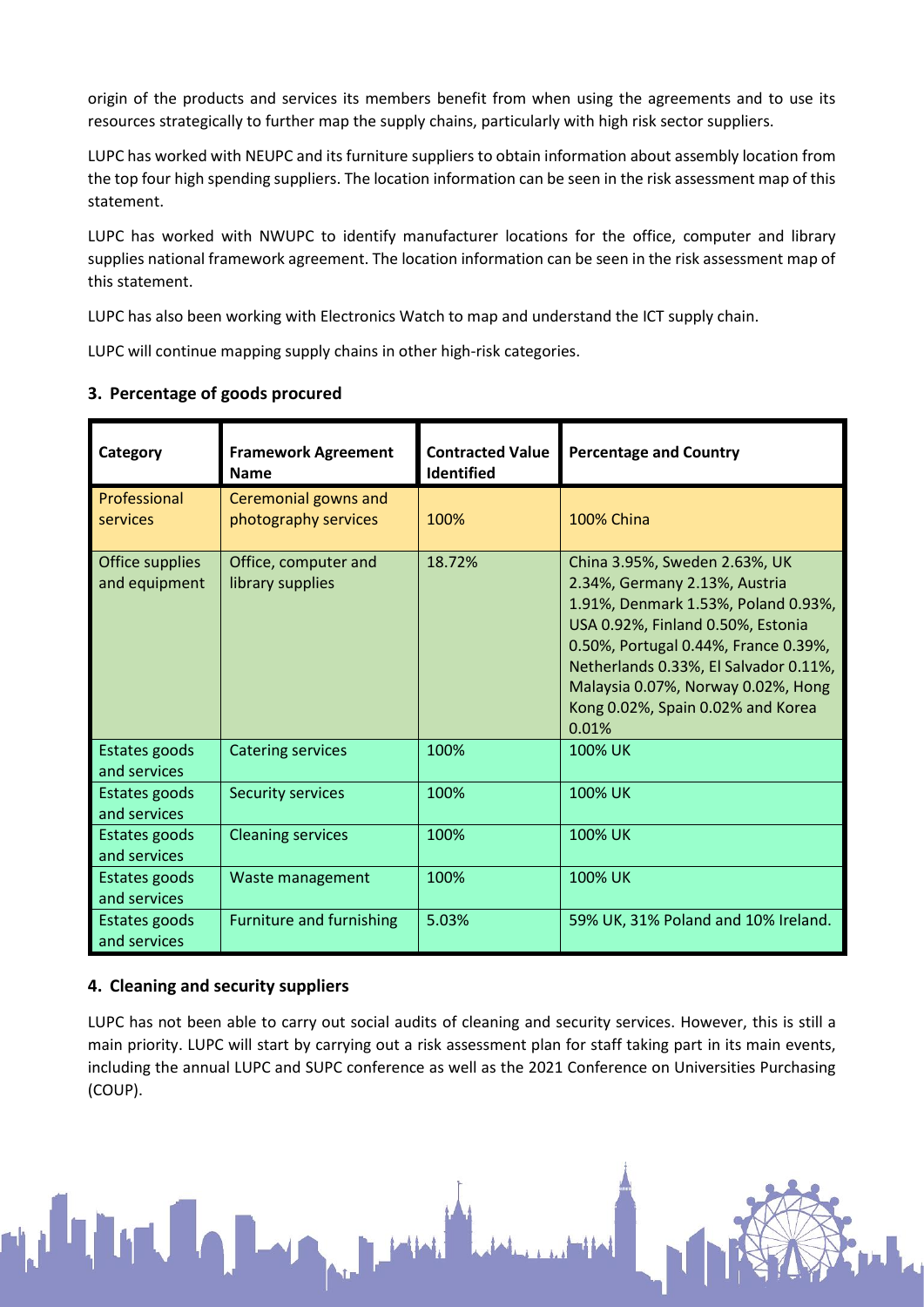# **5. Modern Slavery KPIs**

During the 2018/2019 financial year, LUPC has established specific modern slavery KPIs in the following framework agreements: waste management services (sustainable); life science equipment; debt recovery services and occupational health and wellbeing for students and staff.

## **6. Modern slavery training**

LUPC staff are highly aware of the challenges faced regarding modern slavery in supply chains and it strives to attend as much external training as possible.

In June 2019, LUPC co-organised with the Business, Human Rights and Environment Research Group and the Public Unit of the Ministry of Labour and Social Affairs of the Czech Republic, the Sustainable Procurement Exchange Forum at the University of Greenwich. It served as an exchange and dialogue between the public sectors in the UK, Czech Republic and Slovakia to address the importance of protecting and promoting respect for human rights in public supply chains and to learn from each other.

The Responsible Procurement Officer delivered training on the Social Value Act to LUPC staff.

The Higher Education Procurement Association (HEPA) has established a responsible procurement group, which has been divided into subgroups for specific areas. The Responsible Procurement Officer is the leader of the modern slavery and human rights subgroup and the Director is one of the leaders on the social value subgroup. LUPC has representation on all the other sub-groups.

## **7. Special projects outlined in the Responsible Procurement Strategy**

In September 2018, with the approval of the Board, LUPC put in place the budget for a new role of Responsible Procurement Officer. This allowed us to bring dedicated expertise on the area of modern slavery and human rights abuses into its organisation. The role of the Responsible Procurement Officer is to ensure responsible procurement is practised across all LUPC's operations and relationships with the members' suppliers. The Responsible Procurement Officer assists senior category managers from the sourcing strategy, pre-qualification stage through to contract management and ensures the Responsible Procurement Policy & Strategy is implemented as well as contributing to the Responsible Procurement Advisory Group.

The Responsible Procurement Officer has been involved in the tender evaluation for the Network Equipment Framework Agreement led by Jisc; the Laboratory Science Equipment Framework Agreement led by LUPC; the Supply of Taxi Services including Hybrid and Executive Cars Framework Agreement led by LUPC; the Office, Computer and Library Supplies Framework Agreement led by the North West Universities Purchasing Consortium (NWUPC); and the Laboratory Consumables and Chemicals IRLA Framework Agreement led by the Southern Universities Purchasing Consortium (SUPC).

In addition, she has supported the consortia with issues relating to the identification of modern slavery risks in supply chains, the implementation of the  $ETI$  Base Code, collaboration with supply chain mapping projects and social value initiatives such as student employability and community investment.

## **8. Responsible Procurement Policy and Strategy review**

LUPC's responsible procurement policy and strategy will be reviewed every three years. This will be in accordance with the recommendations set up by its independent assessment under the international standard ISO 20400:2017.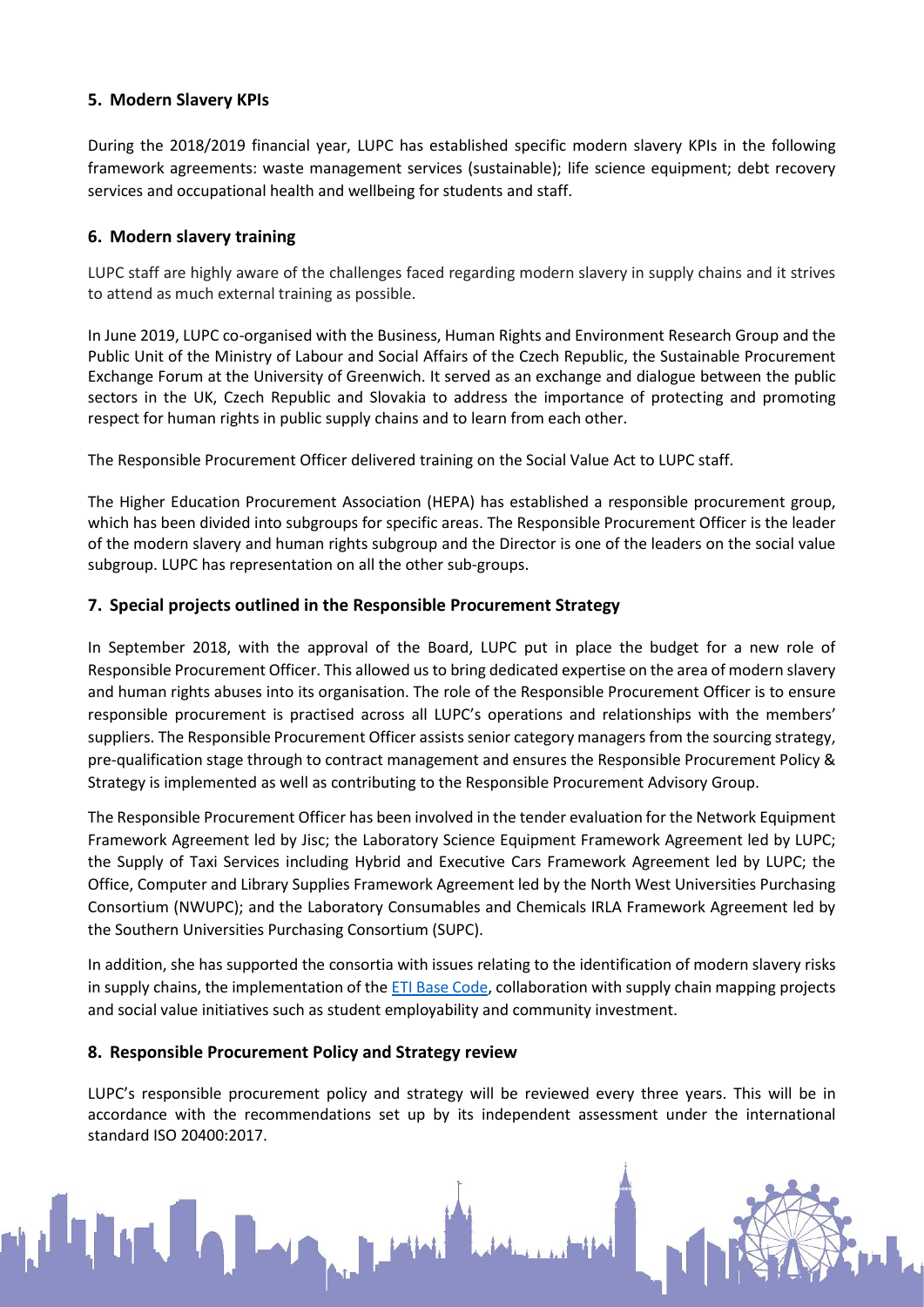## **OTHER LUPC ACTIVITIES 2018-2019**

#### **Responsible Procurement Advisory Group**

The LUPC has a further due diligence mechanism through its own '[Responsible Procurement Advisory Group](https://www.lupc.ac.uk/responsible-procurement-advisory-group)' (RPAG) with clearly defined terms of reference setting out its responsibilities. The RPAG steers LUPC's responsible procurement work, by having strategic decision-making power over its Responsible Procurement Policy and Strategy. The Group also provides advice to LUPC members in relation to Responsible Procurement issues. The RPAG is comprised of sustainability managers, procurement managers and students drawn from LUPC's membership and other relevant groups.

#### **Embedding Responsible Procurement into Tendering, Framework Agreements and Contracts.**

Each LUPC senior category manager is responsible for implementing responsible procurement in their framework, and this implementation is overseen by the Responsible Procurement Officer.

The internal sourcing and procedures document has been updated to include responsible procurement in every stage of the tender process. A minimum of 15% responsible procurement award criteria should be included in all tenders and this could be raised to 20% for medium and high-risk sectors. The sourcing and procedures document is an internal guidance for all senior category managers and includes six stages, each with a responsible procurement approach that includes modern slavery.

The stages are;

- research,
- tender drafting,
- evaluation,
- award and implementation,
- launch of the framework agreement, and
- contract management (which includes the risk assessment and engagement tool Sustain).

In addition to this, Electronics Watch style contract clauses have been incorporated into LUPC's contract for temporary labour providers, while a requirement to comply with the standards listed on the ETI Base Code has been and will be introduced into all new frameworks and contract renewals.

#### **Electronics Watch**

LUPC will continue to be an affiliate of and work closely with the NGO [Electronics Watch,](http://electronicswatch.org/en) the collaborative organisation monitoring global electronics supply chains. LUPC helped to found it in 2014. Since 2018 all LUPC members are automatically affiliated to Electronics Watch.

LUPC continues to affiliate its members and to recommend the use of Electronics Watch Toolkit. The toolkit requests Tier 1 and Tier 2 assembly and component supply chain information.

LUPC will continue to promote the work of Electronics Watch among its members, helping them to understand and use its different resources, as well as improving direct communication between Electronics Watch and members.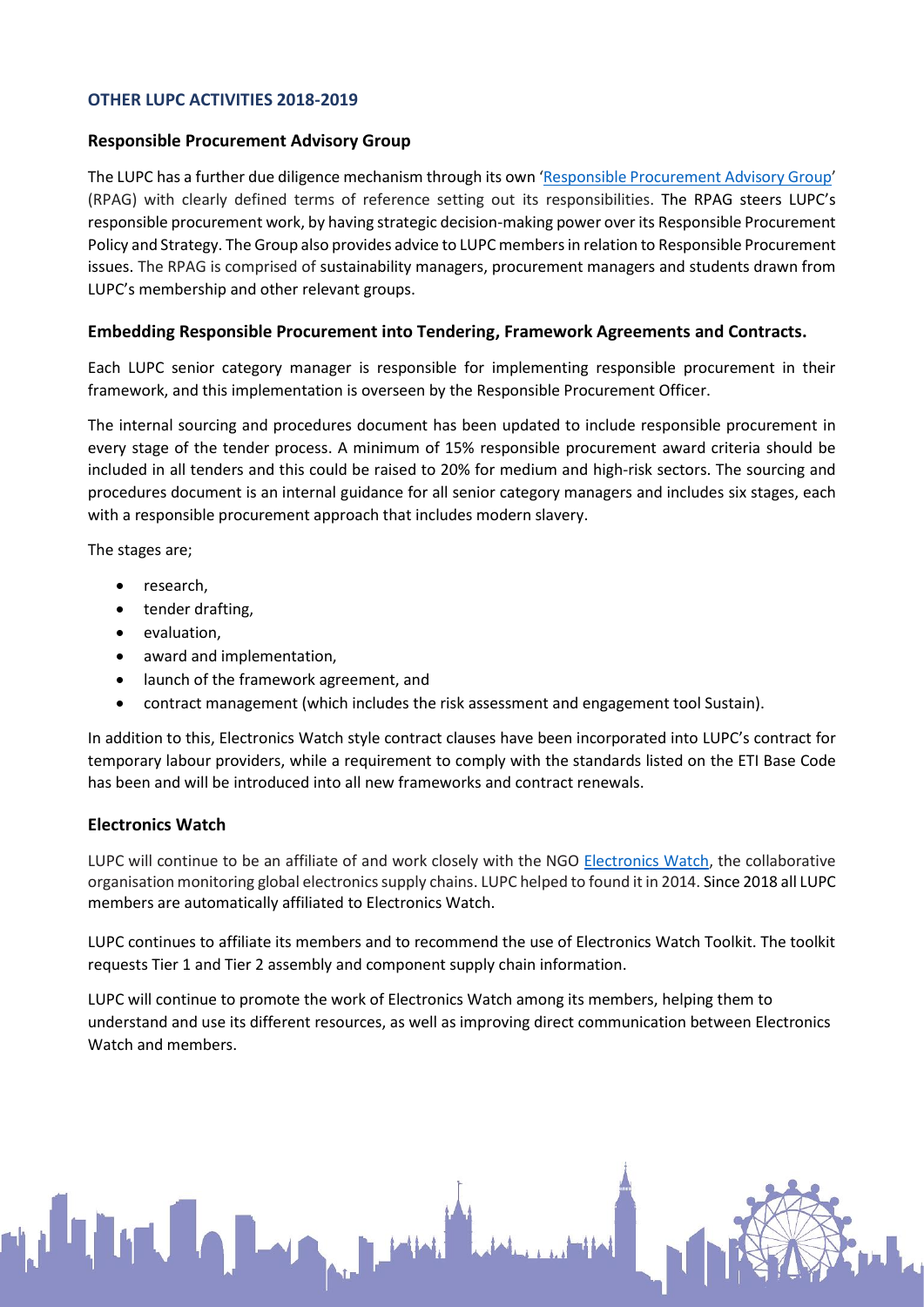#### **LUPC work with Electronics Watch 2018-2019**

LUPC has extended its close collaboration with Electronics Watch in order to further improve due diligence and effectiveness in protecting and improving the legal and human rights of workers in electronics supply chains. Within the National Desktop and Notebook (NDNA) framework, HP has engaged positively with the provision of example site audits undertaken in China while Stone Computers has assisted in the area of supply chain mapping.

LUPC along with the Stockholm County Council, Advanced Procurement for Universities & Colleges, and Hanzehogeschool contributed to the report: Workers' Grievances in Electronics Manufacturing [in China: A Study of Dell's and HP's Supply Chains](http://electronicswatch.org/workers-grievances-in-electronics-manufacturing-in-china-a-study-of-dell-s-and-hp-s-supply-chains-october-2019_2564778.pdf). This study sought to understand electronics workers' grievances in China through their social media posts including further engagement with both Dell and HP as part of the resolution process.

The quantitative trend study used a sample of 1.3 million posts taken from January 2014 to April 2018 and was used in combination with a qualitative content analysis from a sample of 600,000 posts between January 2016 and April 2018. The posts analysed related to 38 final assembly and original design manufacturers (ODM) suppliers to Dell and HP and the report identified priority issues for workers needing attention or a new approach.



procurement.  $\triangleright$  Watch  $\overline{\phantom{a}}^{\text{Frocoferment.}}_{\text{electronic sources.}}$ 

#### **EFECTIVENESS OF LUPC POLICIES AND PROCEDURES**

In order to understand the impact of its policies and procedures LUPC needs to measure its effectiveness. This is not a simple task and LUPC is still devising the right approach. LUPC has been assessed against the international standard for sustainable procurement ISO 20400:2017 scoring 4.33 out of 5 in itsre-assessment in December 2018, an improvement from the 3.75 achieved in the initial assessment two years earlier. LUPC has committed to re-assessment every 2 years. The assessments are available on LUPC's [website.](https://www.lupc.ac.uk/iso-204002017)

#### **TRAINING AND KNOWLEDGE EXCHANGE**

LUPC believes in its responsibility to contribute to the continued discussion on the identification, prevention and elimination of modern slavery in supply chains. LUPC has participated in discussion around this vital subject with suppliers, members, civil society and academia.

Don Bowman, LUPC Director, and Olga Martin-Ortega, Professor at the University of Greenwich and LUPC Board member, contributed to the 2019 International Conference on Tackling Modern Slavery, Forced Labour and Human Trafficking in the Public Sector Supply Chains organised by the Ethical Trade Initiative, the OSCE and the UK Government. The conference gathered representatives from public, private, international and non-governmental organisation in high-risk sectors, to discuss the challenges and solutions to tackle modern slavery in public sector supply chains.

LUPC contributed to (and is acknowledged in) the government's Guide to tackling modern slavery in [government supply chains,](https://assets.publishing.service.gov.uk/government/uploads/system/uploads/attachment_data/file/830150/September_2019_Modern_Slavery_Guidance.pdf) published in September 2019.